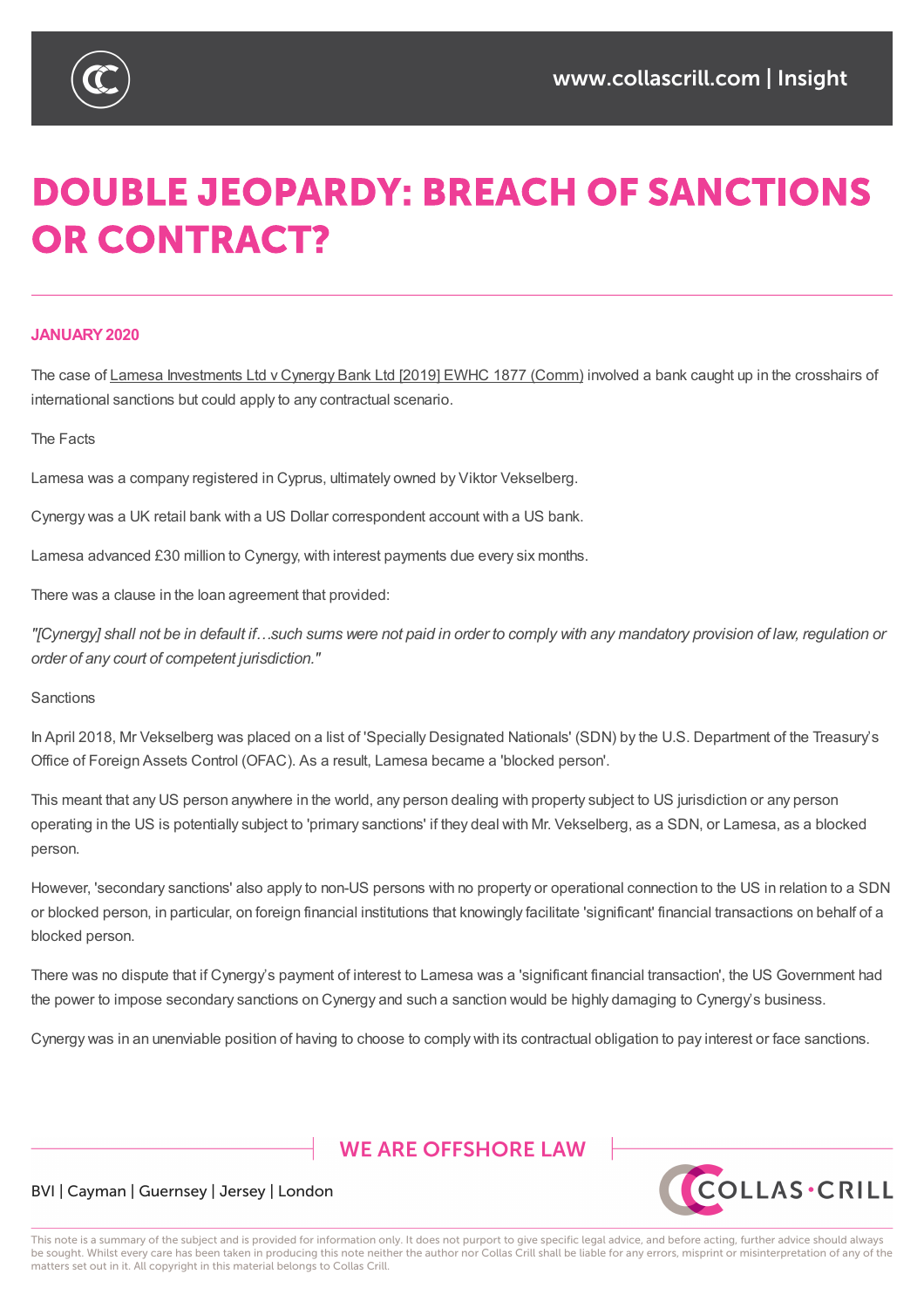

Cynergy withheld £3.6 million in interest citing the exclusion clause in the loan agreement referred to above.

#### Legal claim

blocked person.

Lamesa sought a declaration in the UK High Court to the effect that the exclusion clause did not entitle Cynergy to avoid payment and that the outstanding interest was due and payable.

Cynergy was in an unenviable position of having to choose to comply with its contractual obligation to pay interest or face sanctions.

Cynergy argued that in light of the risk of secondary sanctions on it, this was a 'mandatory provision of law'. Therefore its non-payment of the interest was within the scope of the exclusion clause.

Lamesa sought to argue that the risk of secondary sanction was not an express prohibition and that 'mandatory' should mean 'compulsory'. It also argued that 'provision of law' in the context of the agreement meant English law. The exclusion clause did not apply in the circumstances.

#### Legal analysis

Under English common law, contractual performance of an English law contract by reason of supervening illegality is excusable in limited circumstances:

- if it is illegal to perform it under English law; or
- if it is illegal under the law of the place where the contract is to be performed

#### neither of which applied in this case.

However, earlier cases (including National Bank of Kazakhstan v Bank of New York Mellon [2018] EWCA Civ 1390) have confirmed that the common law position can be reversed by express agreement. The English Court can determine whether the parties intended the exclusion clause to cover the potential imposition of US secondary sanctions and thereby reverse the common law position in this case.

#### Lessons of Lamesa

- 1. A 'mandatory provision of law' simply meant a law that could not be derogated from, i.e. one that could not be waived by agreement of the parties.
- 2. The exclusion clause referred to 'any court of competent jurisdiction' and the definition of 'regulation' was also very wide: 'any regulation, rule, official direction, request or guideline [...] of any governmental [...] agency or of any regulatory [...] organisation'. There was no territorial qualification in the clause. Hence there was no basis to limit the application of this clause to English laws only.
- 3. Common law provides limited protection against sanctions risk, or any other double jeopardy risk, where cross-boder liabilities might arise.
- 4. This risk can be mitigated by clear drafting, adopting language which is wide enough to cover a multitude of eventualities which constantly evolve.

# **WE ARE OFFSHORE I AW**



### BVI | Cayman | Guernsey | Jersey | London

This note is a summary of the subject and is provided for information only. It does not purport to give specific legal advice, and before acting, further advice should always be sought. Whilst every care has been taken in producing this note neither the author nor Collas Crill shall be liable for any errors, misprint or misinterpretation of any of the matters set out in it. All copyright in this material belongs to Collas Crill.